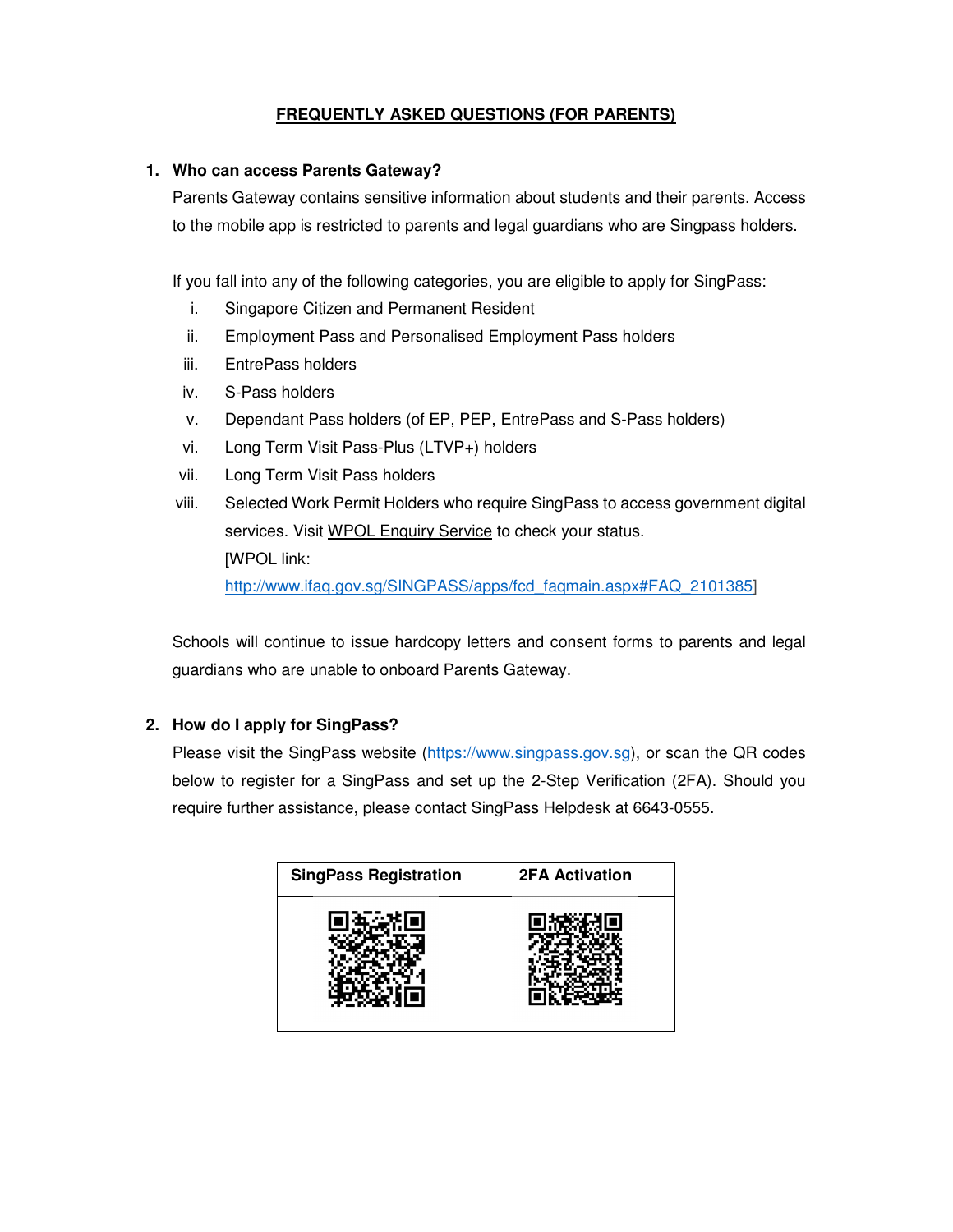# **3. I forgot my SingPass password. How do I reset it?**

If you have set up your SingPass 2FA, you can reset your password instantly online:

- 1. Visit https://www.singpass.gov.sg
- 2. Select "**Reset Password**" icon on the scroll bar. Enter your NRIC/FIN details, followed by your SMS/Token One-Time Password.
- 3. Create your new SingPass password.

# **4. I have to use my SingPass for login. Is it secured?**

SingPass is an online account management for access to Singapore Government eservices. It allows users to access hundreds of government services easily and securely online.

#### **5. Must I pay for the app?**

Parents Gateway is free-of-charge.

#### **6. I have more than 1 child, do I require multiple accounts?**

No, you do not need multiple accounts. You will be able to access all your children's information through a single platform on Parents Gateway, even if your children are attending different schools.

# **7. Can I receive information on both Parents Gateway and through hardcopy forms so that I can pin up the forms as reminders?**

Parents are encouraged to view the school announcements and consent forms using the app. For parents who wish to receive reminders on upcoming events, there is an "Add to Calendar" feature. Upon selection, the event would be synced with your phone calendar.

# **8. Can I access Parents Gateway on the computer?**

Parents Gateway is only available as a mobile application. Supported OS Versions: Android 6.0 or later & iOS 9.1 or later.

# **9. Are the access rights limited to one parent only?**

No, both parents can access their children's information simultaneously from their respective Parents Gateway accounts.